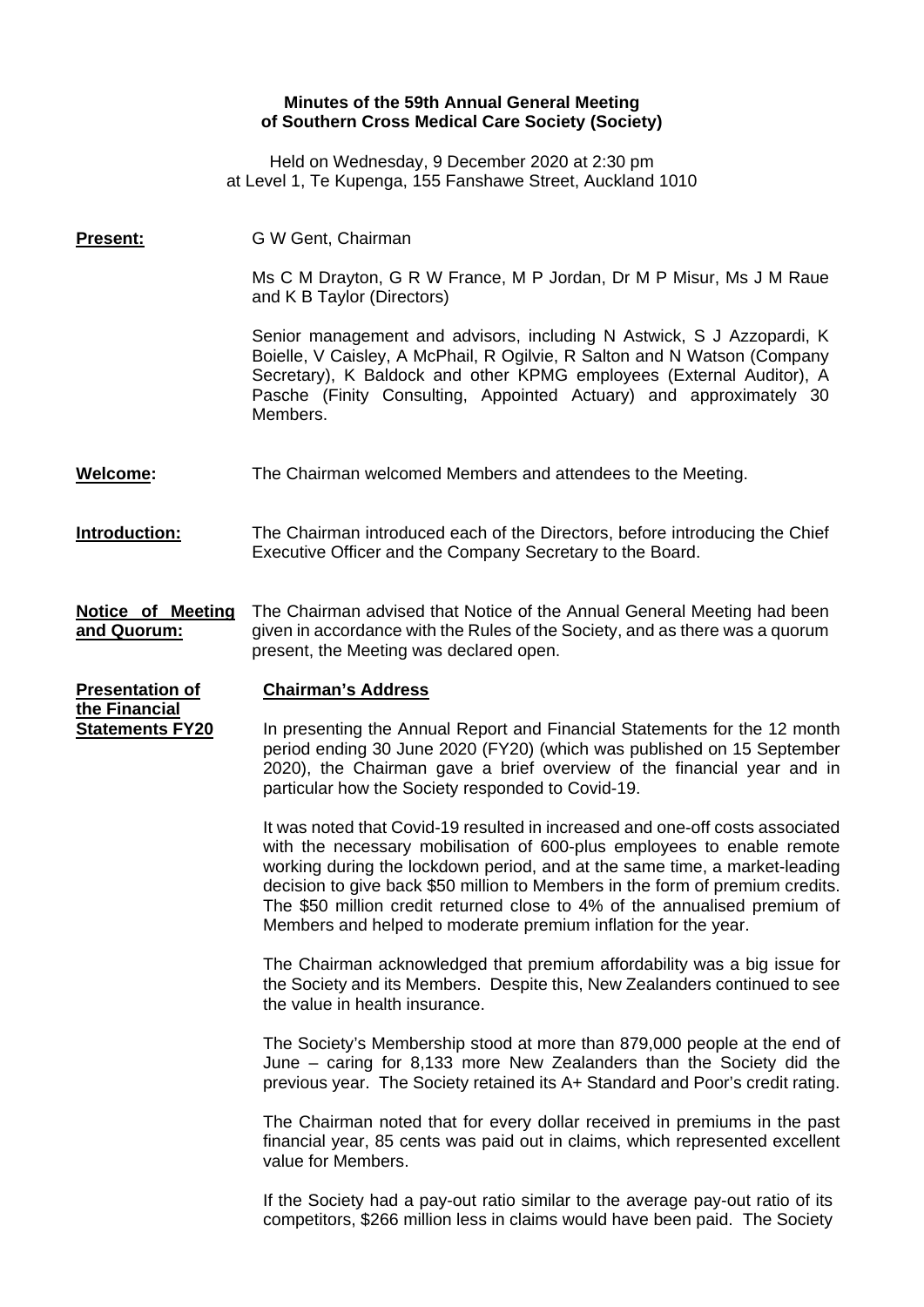paid 72 % of all private health insurance claims paid in New Zealand by value, while only representing 62 % market share of health insurance lives covered.

There were two key factors that influenced premium increases during the year:

- 70% of the increase was the result of more Members claiming more, which reflects the great value Members receive but also puts upward pressure on premiums.
- 30% of the increase reflected increases in procedure price rises.

It was noted that as New Zealand's population ages, there will be increasing pressure on the public health system. Health insurance reduces pressure on the public system and is a valuable way for older people to get the care they need, when they need it. The successful Affiliated Provider programme also goes some way to alleviating the premium inflation issue.

The Southern Cross group is a collection of independent businesses united by the group brand, values, not-for-profit ethos, and a focus on social responsibility.

The Chairman noted that the Southern Cross Group, while all separate legal entities, all champion initiatives such as Pause Breathe Smile with Southern Cross, which is funded by Southern Cross Healthcare (formerly Southern Cross Hospitals) and proudly supported by the Society. Southern Cross has joined forces with the Pause Breathe Smile Trust and the Mental Health Foundation to scale up the programme and make it available to children aged five to 12, free of charge throughout New Zealand. Research shows that the programme increases child wellbeing, reduces stress, boosts conflict resolution skills and enhances self-awareness.

The Chairman noted governance and its importance in a demanding year. It was noted that it is essential in the current climate, that the Society has stability and the appropriate composition of skills around the Board table. To that end, the Board has sought to extend the term of Keith Taylor, who was due to retire at the end of this year, for a further 12 months (with further details provided in the Notice of Meeting). Also on other governance matters, it was noted that the Board had deferred the scheduled Directors remuneration review and will revisit the appropriateness of this in the coming year.

In closing the formal presentation, the Chairman thanked Management for their efforts this year, and Directors for the ongoing support, stressing the role of, and demands on, good governance during this pandemic cannot be overstated.

#### **Chief Executive's Address**

The Chief Executive Officer welcomed Members to the Society's new building and introduced the Leadership Team.

The Chief Executive, also reflecting on the impact of Covid-19, noted that the top priorities during the initial lockdown, was to rapidly mobilised 100% of the workforce to work remotely to ensure service were seamlessly maintained, to move quickly to return the \$50 million premium credit to members, and introduce a range of options for Members needing economic relief.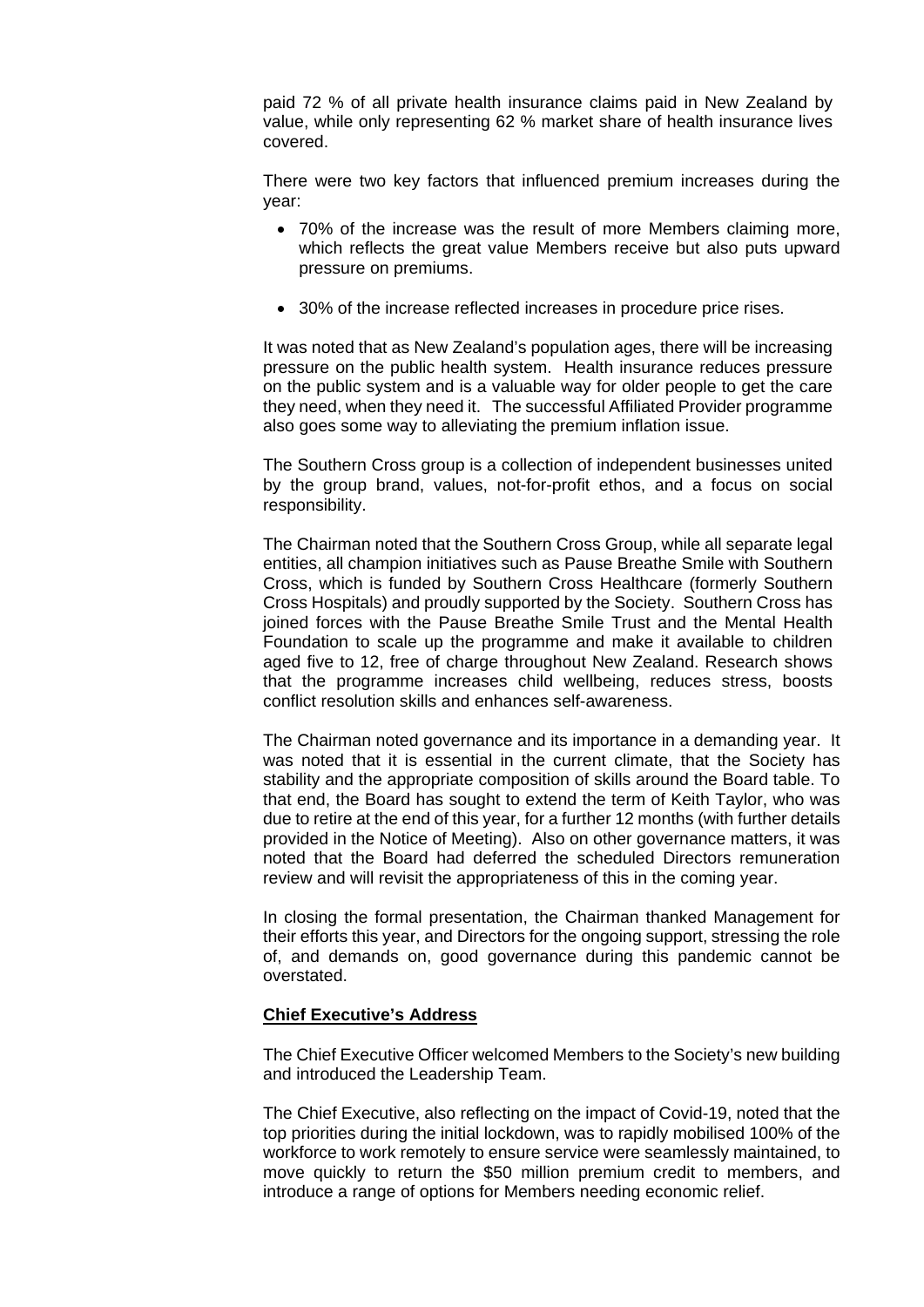The Chief Executive, explained some of the features of the year in more detail, for example:

- Despite the uncertainty, the Society posted a strong result with a surplus of \$32.4 million.
- Membership growth and value;
- The foresight of digital investment in previous periods paid off to allow the workforce to effectively mobilise overnight.
- The digitisation of the business as part of an ongoing cost-saving strategy which enables the Society to scale efficiently and deliver better experiences to our Members. For example, Member migration to our digital platforms increased once again during the year under review, with more than 96 per cent of claims now submitted digitally, and 82 per cent of our customer channels fully digitised.
- The outstanding Net Promoter Score of 59.5% as at 30 June 2020 (with the Society's internal target of 51%). The health industry average Net Promoter Score is 30%.
- These metrics also align with positive employee engagement of the Society's people, which was at 81% in May 2020.
- The key drivers around premium increases, noting the Board and Management take this very seriously and continue to make a significant effort to maintain a balance between claims costs and premium affordability. Premiums reflect the cost of claims and, notwithstanding the impact of Covid-19, these costs have continued to edge upwards, due to medical inflation which is outside our control. Medical inflation, which uses the same measure as the Consumer Price Index (CPI), has been around 1% for the past two years – less than the CPI. So utilisation has been the main driver of premium growth.
- Over the past 23 years, our Affiliated Provider programme has been very successful in moderating procedure price inflation. There are now 1,993 providers across 35 specialties. The programme continues to deliver significant savings for the Membership and makes claiming easier for Members. This year alone, 63% of claims were covered through the programme and more than \$65 million has been saved for Members.
- It's important to us that you have choices about the healthcare provider you see without it impacting unduly on your premiums or on the quality of care you receive.
- Innovation and new initiatives that support an ongoing focus on health assurance and not simply health insurance. For example, the launch of CareHQ, more Member choice when it comes to chemotherapy (including increased access to cancer drugs not subsidised by Pharmac), and securing a major reduction for a MedSafe-approved biosimilar which significantly reduces the total treatment cost for breast cancer and some gastric cancers.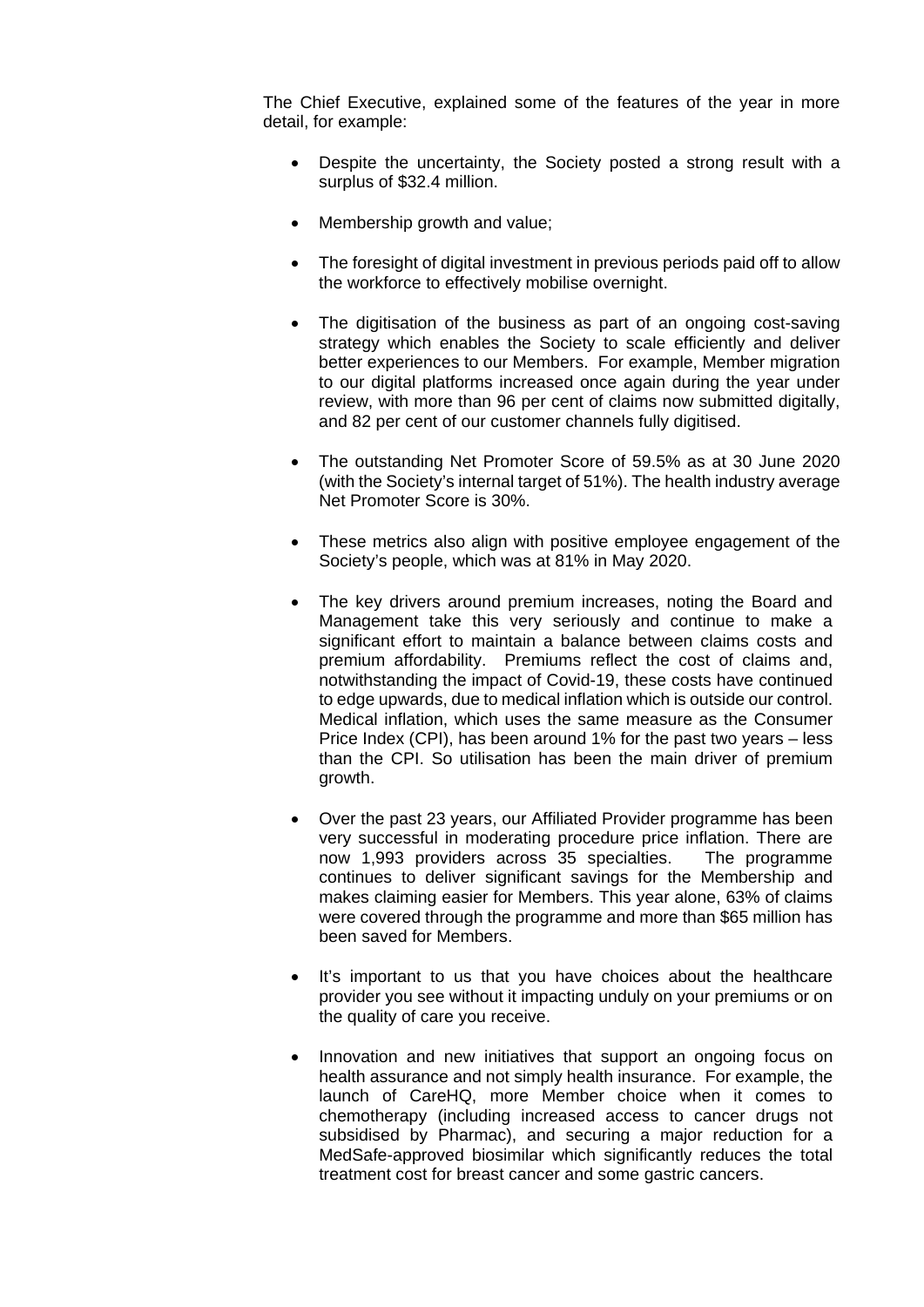### **Chief Finance and Risk Officer's Address**

The Chief Finance and Risk Officer briefed the Members on the following:

- A more detailed overview of financial performance and the key numbers that led to a surplus.
- A review of our capitalisation policy for internally generated intangible assets brought about by a shift in the way the Society selects and develops its technology platforms, the implications of which impacted on overheads, noting that change will be most significant in FY20 and will decline over the next four years.
- The loss ratio and how a 1% reduction in this ratio adds about \$11 million to the Society's surplus.
- The investment portfolio, returns for FY20 and the investment strategy.
- **Formal Business:** The Chairman noted that the Annual Report and audited consolidated Financial Statements for the Society for the year ended 30 June 2020 have been made available to Members.

The Chairman opened the Meeting for questions about the Annual Report and FY20 Financial Statements and also invited Members to direct questions to Kay Baldock from KPMG, the audit partner, on the audit report or the audit process.

The questions asked were as follows:

- Clarification as to why the graph shown earlier during the Chairman's presentation regarding average claims paid and premiums received per Member by age, stopped at age 85. Management noted Society continues to cover members well beyond the age of 85. However, the number of members above the age of 85 declines so sample size is very small making results volatile. For the purposes of the graph presented earlier, Management grouped all members over the age of 85 into one band. Lastly, Management noted that by way of example, the Society had a member aged 104.
- Clarification on the timeframes for receiving a refund when a claim is submitted by mail, with it noted that using the digital channel can reduce the timeframe significantly.
- Further explanation from Management on the challenging implications of Covid-19 for the Society, with it noted the uncertainty regarding claims patterns, and whether claims are being deferred or being avoided completely, and the impact on Membership post the economic fallout of Covid-19 (although the range of options for Members needing hardship relief provided the flexibility for people to hold their Membership).
- The lag period between the release of the Annual Report (15 September 2020) and the Annual General Meeting in December, noting this is consistent with the Rules and does provide Members an opportunity to review the financial results, but this could be looked into.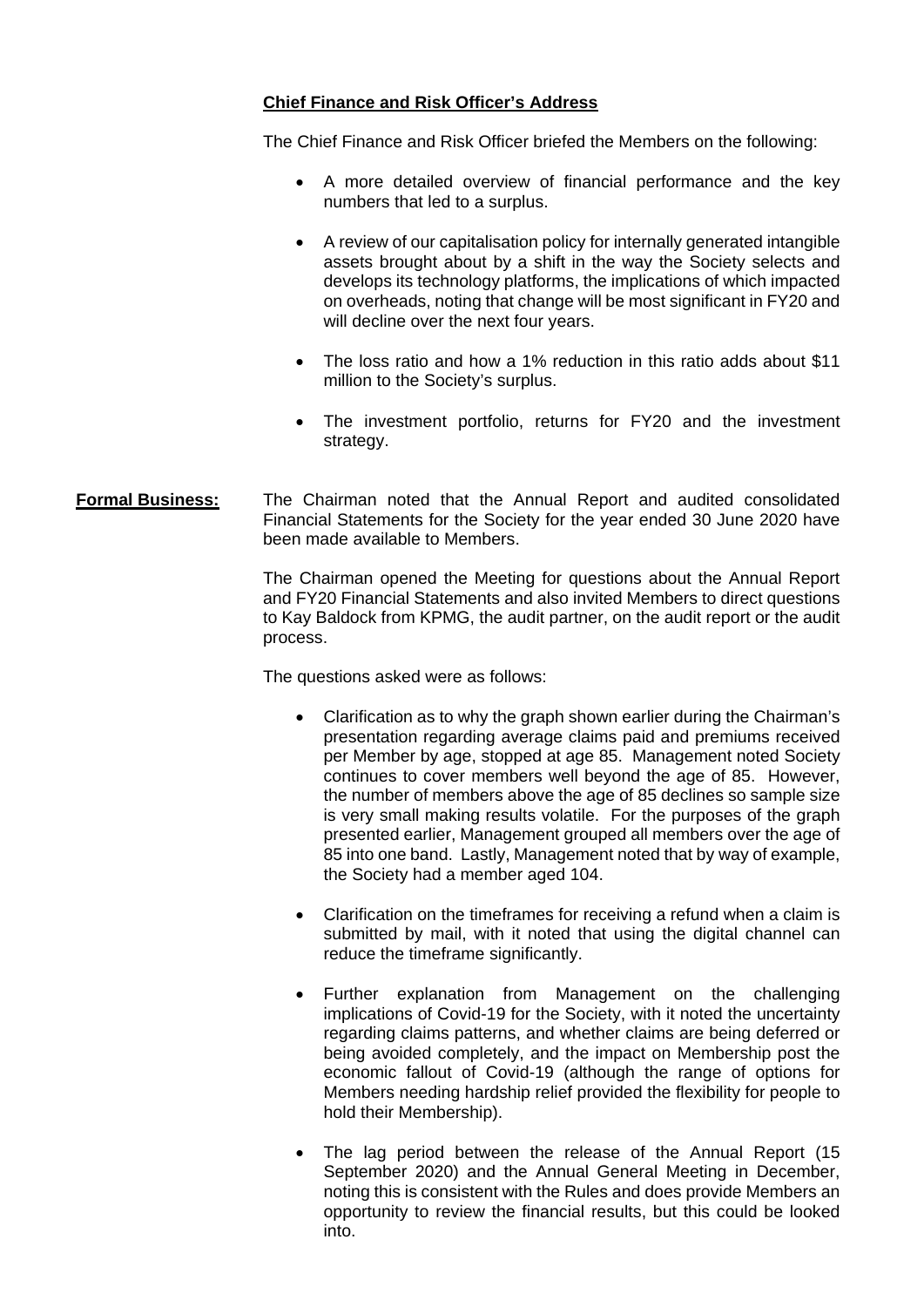#### **Formal Resolutions: Resolution 1 and 2 Re-election of Directors**

The Chairman noted that the Rules of the Society require two Directors to retire at each Annual General Meeting, with the Directors required to retire being those who have been longest in office since their last appointment. If the Directors are eligible, they may offer themselves for re-election.

To be eligible to hold office as a Director of the Society, an individual must meet and continue to meet the requirements of the fit and proper standard set by the Reserve Bank, the Rules and any other applicable law, and must not otherwise be disqualified.

Director Catherine Drayton and Director Keith Taylor retire by rotation at the Meeting and are eligible and offered themselves for re-election.

#### **Resolution 1 is the re-election of Catherine Drayton**

It was moved by the Chairman and seconded by Director Julia Raue.

Catherine Drayton spoke briefly to the motion. There was no discussion.

#### *The motion was put to the Meeting and passed on the voices and Catherine Drayton was re-elected as a Director.*

#### **Resolution 2 is the re-election of Keith Taylor**

It was moved by the Chairman and seconded by Director Murray Jordan.

Keith Taylor spoke briefly to the motion. There was no discussion.

#### *The motion was put to the Meeting and passed on the voices and Keith Taylor was re-elected as a Director.*

#### **Resolution 3 - Re-Appointment of Trustee**

The Chairman, Director Greg Gent, stepped aside and Director Catherine Drayton took over as Chair of the Meeting, and outlined the role of the Trustee and that Greg Gent was retiring by rotation and, being eligible, offered himself for re-appointment as a Trustee of the Society.

#### **Resolution 3 is the is the re-appointment of Greg Gent.**

It was moved by the Chair of the Meeting (Catherine Drayton) and seconded by Director Roger France.

With no discussion from the floor.

#### *The motion was put to the Meeting and passed on the voices and Greg gent was re-appointed as a Trustee.*

**General Business:** The Chairman resumed chairing the Meeting and a summary of online and proxy votes received at 2.30 pm on Monday 7 December 2020, was provided.

> It was noted that a number of questions had been received through email and these were noted as follows: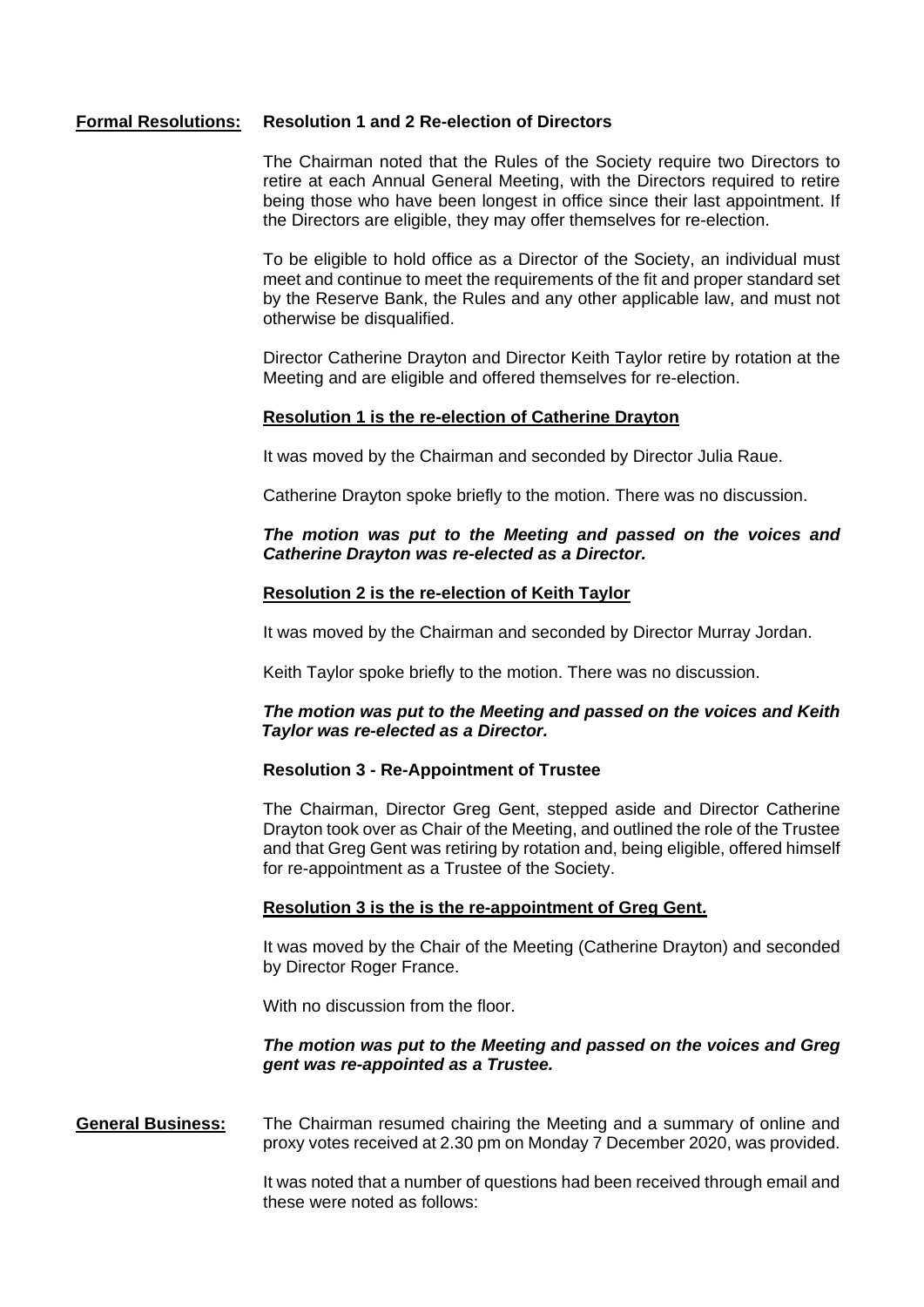#### *"What can Southern Cross do to make Membership more affordable for senior citizens, many of whom have been loyal Members for decades?"*

Premium affordability was a key theme of the Meeting presentation and an ongoing focus for the Board, with an acute awareness to the high cost of health insurance for older Members. The challenge was that the premiums older Members pay reflect the higher level of claims made by the older age groups, for example, the average amount claimed by Members over 65 years was more than three times the average claims made by Members aged 35 to 49 years.

A key consideration was that if a premium discount of any sort is offered to one group of Members, other Members will need to subsidise this by paying higher premiums. The reality is, the Society needs to raise a certain amount of premium income each year to cover the cost of claims, and to run the business.

Another aspect to the discount discussion was that there is already a "loyalty reward" of sorts built into Southern Cross's health insurance approach.

This was analysed in previous years, with it found that for example, Members aged in their 50s who had been with the Society less than 10 years received 74 cents in claims for every \$1 paid in premiums, while Members who had been with the Society more than 20 years received 92 cents in claims for every \$1 paid in premiums. This underlined the value that many longstanding Members get from their insurance, and why so many Members stay with the Society.

#### **"Has the Society made submissions to Parliament to further the debate over the Affordable Healthcare Bill?"**

The Affordable Healthcare Bill was introduced to Parliament in 2015 and sought to remove fringe benefit tax from health insurance and introduce a health insurance premium tax rebate. The Society saw and continues to see merit in these tax initiatives to moderate the cost of health insurance premiums. However, the Bill was defeated on its first reading.

#### **"Given the positive position of the Society, what incentives could you consider offering Members with low claims?"**

The Society currently operates a low claims discount of up to 10%, based on a Member's claims made over a two-year period.

Part of the rationale for this discount was that a person's history of low claiming was a good predictor of future low claiming, so a low claims discount provides an incentive for healthy/low claiming Members. The settings for this discount is reviewed from time to time. Society research shows Members generally support the low claims discount, but that the size of the discount should not become a barrier to Members accessing healthcare services when they were needed.

#### **"Why did the premiums we pay increase very shortly after receiving the credit?"**

Any premium increases that occur will do so at the time of your annual renewal. Around a twelfth of the Membership would have had their annual renewal immediately after receiving the credit. The Society felt it was important to support our Members through a tough period in a way that was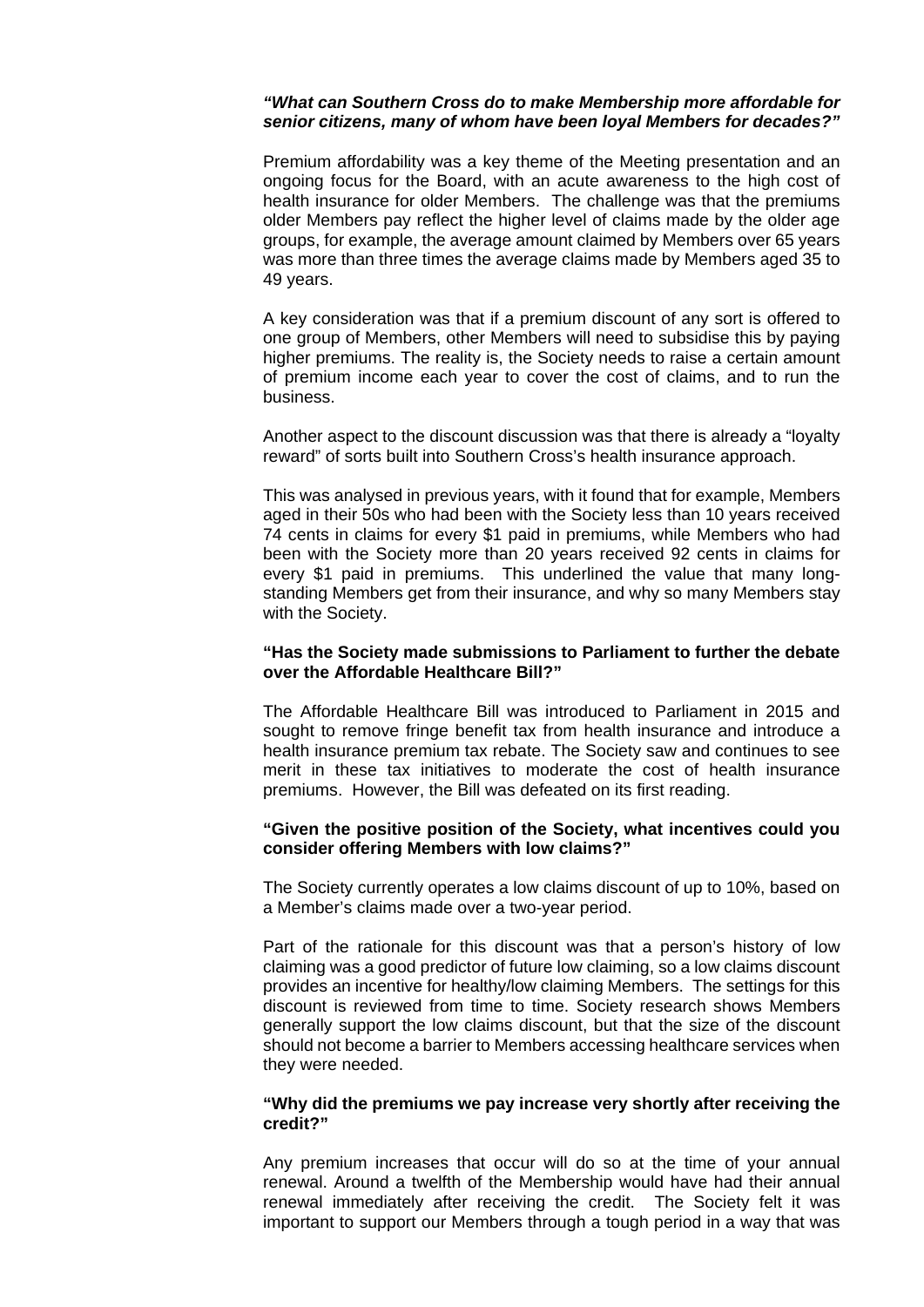fair and equitable. That is why, instead of applying premium price freezes for those Members whose policies were renewing at the time, the Society decided to apply credits to all policies so everyone benefitted and this was more equitable.

#### **"Given the importance of mental health and wellbeing, will Southern Cross be looking at providing increased cover for psychiatrist and psychologist consultations?"**

The Society understood many New Zealanders will face mental health challenges at some time in their lives. This was brought into focus with the Covid-19 pandemic, and also through the Southern Cross group's recentlyannounced partnership with the Mental Health Foundation and Pause Breathe Smile Trust.

Most Southern Cross plans included a benefit for psychiatric hospitalisation (and ancillary charges) and a psychiatrist consultation allowance. Some plans also include cover for psychologist consultations. These benefits are intended to assist Members to determine what help they need rather than provide long-term treatment. Providing additional benefits related to mental health, on a range of different plans, would need to be carefully weighed-up in terms of the value to Members versus the adverse impact on premiums.

**"What steps does the Society take to audit the practices of medical consultants to ensure that they do not undertake tests on insured patients that they would not deem necessary on uninsured patients? This question is posed because of the high cost of medical insurance especially for older patients and a concern that expensive unnecessary tests will have a serious adverse impact on premiums."**

The Society actively monitors claims submitted by Affiliated Providers who provided healthcare services to our Members, which allows us to track and identify any unusual claiming patterns.

If unusual claiming patterns are identified, the Society addressed this directly with the provider concerned to establish the reason. In many cases, there are valid reason for variations, such as sub-specialisation for particular types of patients who may require additional tests, for example.

The Society follows up specific Member concerns directly with providers, where the Society has the Member's permission to do so.

Southern Cross Affiliated Provider agreements also include a clause permitting the Society to undertake an audit of claims and medical records to ensure claims are made in line with policy and Affiliated Provider Agreements.

This year, the Society has identified and investigated 54 providers that have come to its attention due to claiming patterns or external complaints. The Society has had discussions with some, others are undergoing an audit and some are being monitored.

#### **"Your recent Cancer Cover Plus option extends cover to non-Pharmac funded drugs for cancer treatment. What options can you offer to enable access to non-Pharmac funded drugs for non-cancer treatment?"**

The Society's policies provide different cover for drugs depending on what type of healthcare service they relate to. For example, chemotherapy drugs taken as part of chemotherapy for cancer are covered under the chemotherapy for cancer benefit. Drugs prescribed and taken in hospital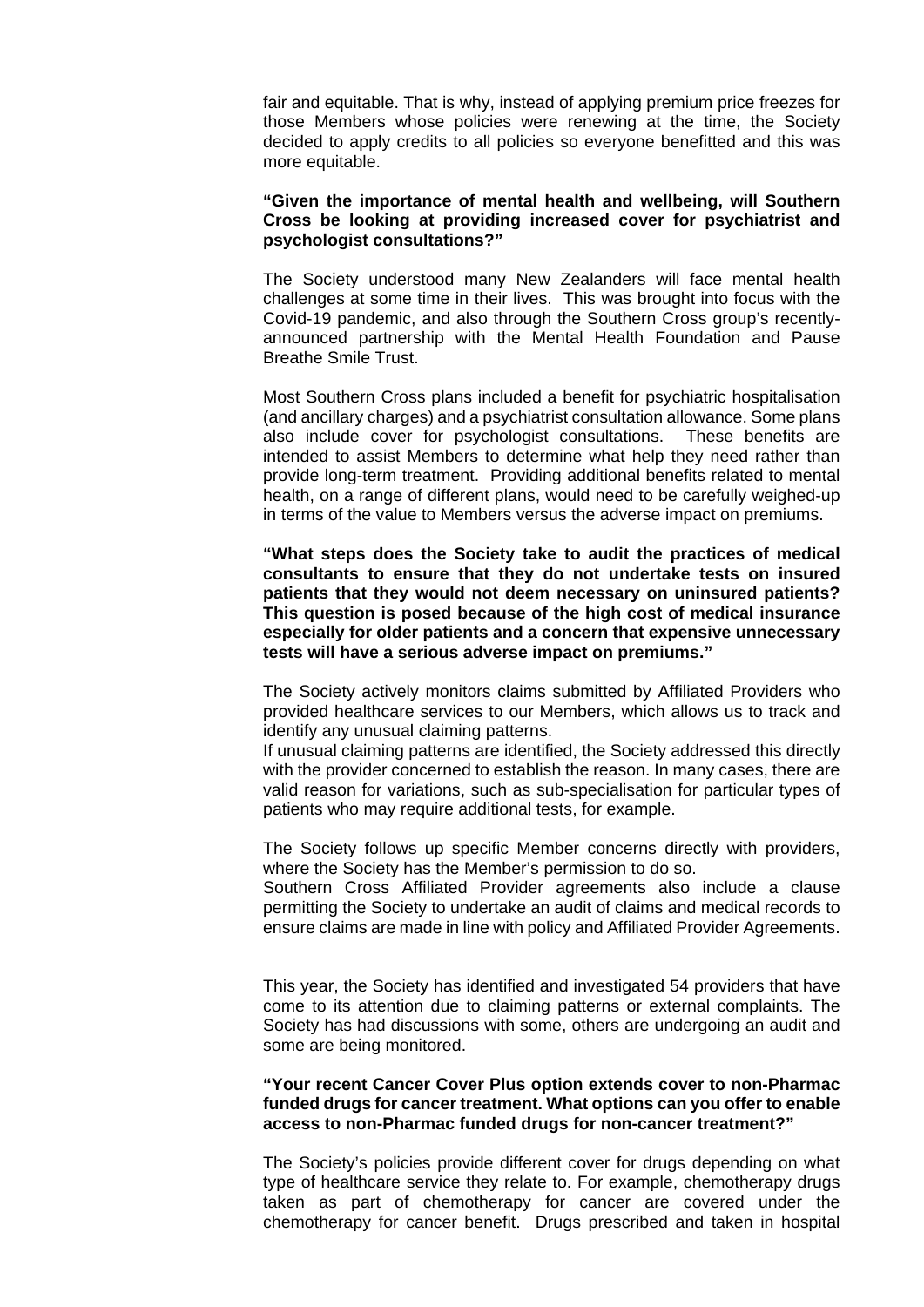during surgical treatment, non-surgical treatment or psychiatric care are covered as ancillary hospital charges. Any other drugs or prescriptions are only covered under the prescription benefit if this is available on the policy. Unless specifically stated otherwise, for any drugs to qualify for cover, generally these must be Pharmac approved, prescribed by a Medical Practitioner in private practice and not otherwise excluded by our policy terms.

**"Why has Nick Astwick been paid a bonus on top of his base salary? With Southern Cross effectively having a monopoly on medical insurance and not-for-profit, a re-think of these staff bonuses needs to occur. What does the Board intend to do about this?"**

The amount references is part of the Chief Executive's salary package. It is structured with a base salary of approximately 80% (of total package) and 20% at risk. The latter component relies on successful delivery of certain KPIs set by and monitored throughout the year by the Board and paid at the end of the financial year (post results). Generally and in recent history, the discretionary portion is never paid in its entirety, with the Board of view that these must be stretch targets. While the Society is a not-for-profit Friendly Society, it is also a substantial business with some 879,000 Members and revenue of more than \$1 billion. Payment of appropriate and market benchmarked remuneration is critical, to attracting and retaining quality leaders.

**Other General** The Chairman invited Members to raise any further questions.

**Business**

A Member thanked the Board and Management for the care shown to him recently following a medical issue requiring surgery, noting that from the first engagement to the last, it was exceptional service.

A question was raised around new science and treatments, for example stem cell research and possible cover in the future. One of the Society's in-house clinicals explained the process undertaken internally and the governance of the process, to scan the horizon for new treatments, noting it needs to be substantiated with a strong base of research to support in the first instance and then needs to be assessed on a commercial basis weighing-up the case for offering any new treatment to Members, in terms of the value to Members versus the adverse impact on premiums.

No other business was noted.

The Chairman thanked Members for their attendance and participation in the Annual General Meeting and invited them to join the Board and Management for refreshments.

The meeting closed at 3:47pm.

 $M$